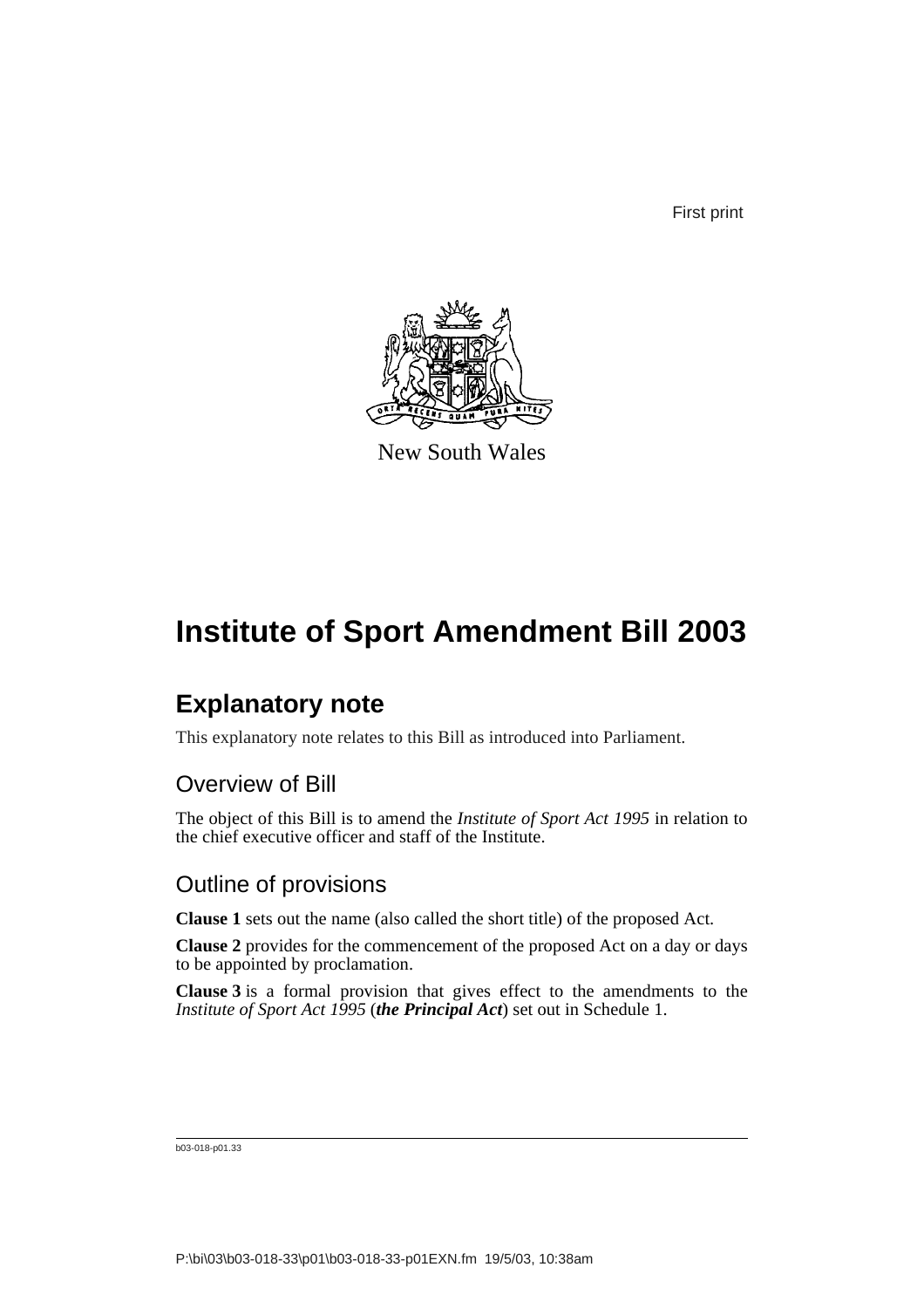Explanatory note

## **Schedule 1 Amendments**

**Schedule 1 [2]** replaces section 17 of the Principal Act to substitute the position of chief executive officer for the position of Director of the Institute. The chief executive officer is to be responsible for the day-to-day management of the Institute, subject to the policies and decisions of the Board of the Institute and the direction of the Minister. **Schedule 1 [1], [5] and [7]** make consequential amendments.

**Schedule 1 [3]** replaces section 18 of the Principal Act to make further provision in relation to the employment of staff of the Institute. The amendments make it clear that staff of the Institute are not subject to the provisions of the *Public Sector Employment and Management Act 2002* relating to the Public Service. The Institute is given power to employ its own staff. The Institute retains its powers to make use of staff or facilities of Government agencies and to engage consultants.

**Schedule 1 [4]** repeals the provision of the Principal Act constituting the Sporting Development Advisory Committee.

**Schedule 1 [6]** replaces section 27 of the Principal Act to clarify the extent of the exclusion from personal liability for matters or things done or omitted to be done for the purpose of executing the Principal Act.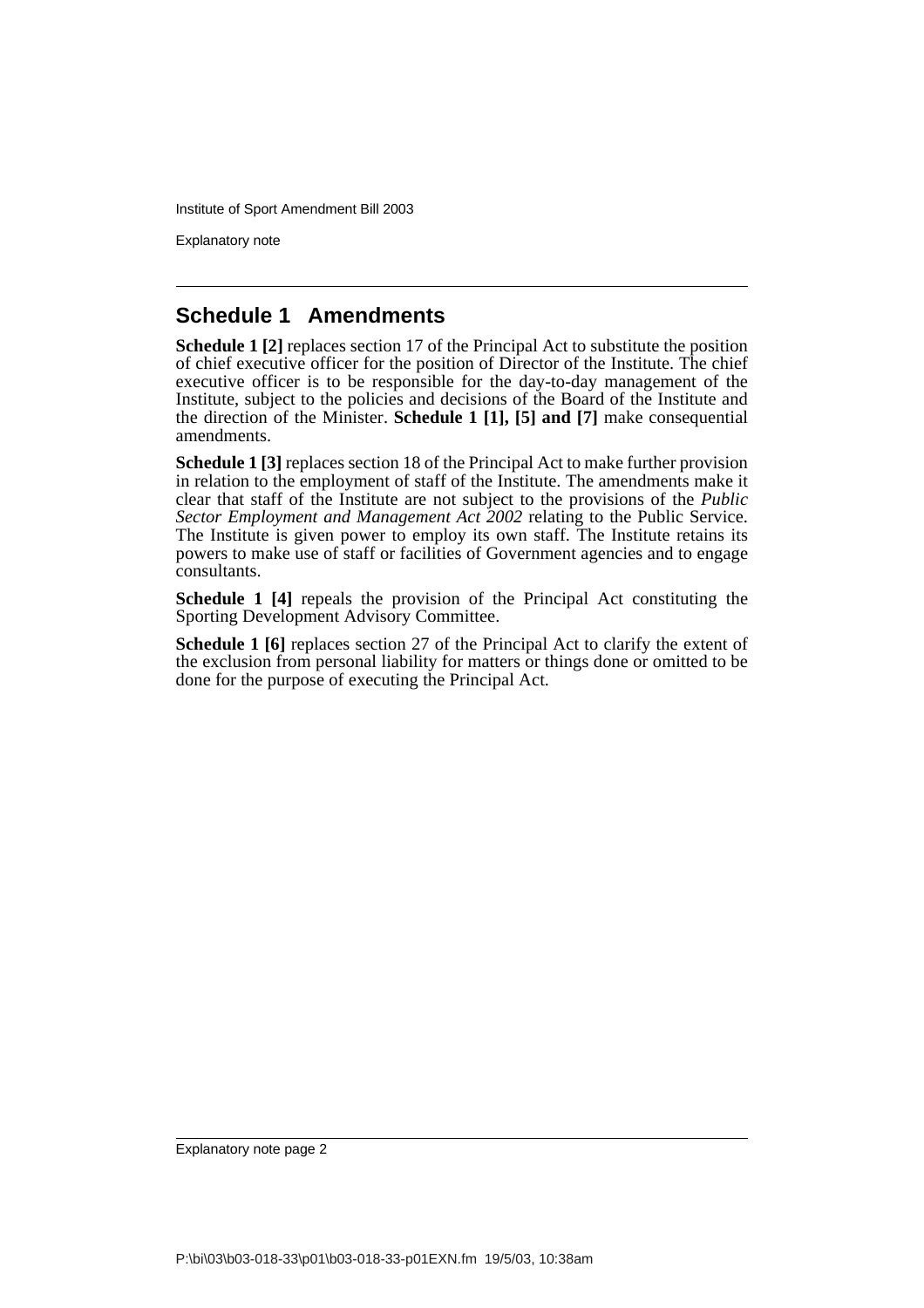First print



New South Wales

# **Institute of Sport Amendment Bill 2003**

## **Contents**

|               |                                                | Page |
|---------------|------------------------------------------------|------|
|               | Name of Act                                    |      |
| $\mathcal{P}$ | Commencement                                   | 2    |
| 3             | Amendment of Institute of Sport Act 1995 No 52 | 2    |
|               | Schedule 1 Amendments                          | 3    |

b03-018-p01.33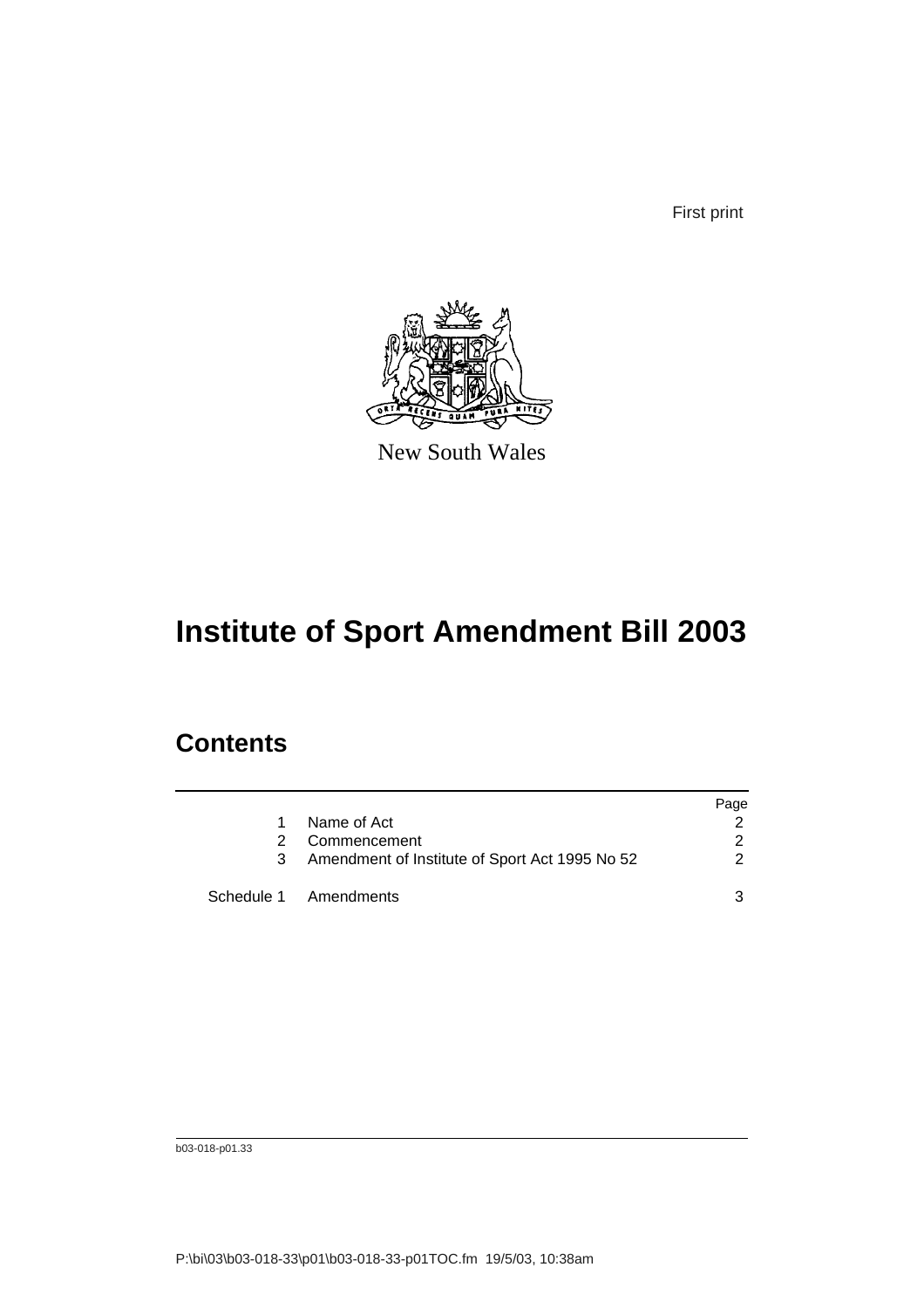**Contents** 

Page

Contents page 2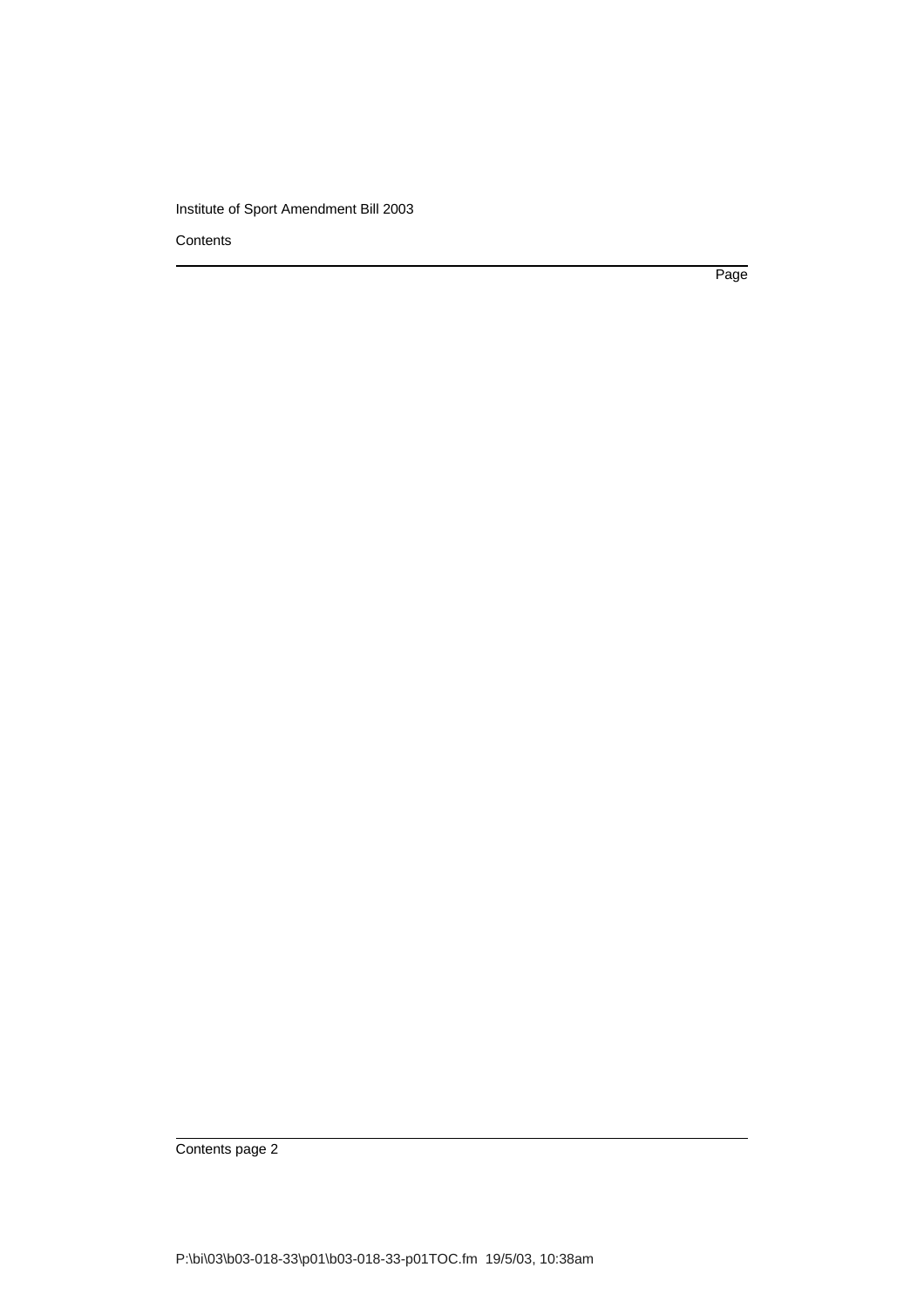

New South Wales

# **Institute of Sport Amendment Bill 2003**

No , 2003

### **A Bill for**

An Act to amend the *Institute of Sport Act 1995* in relation to the staff of the New South Wales Institute of Sport and for other purposes.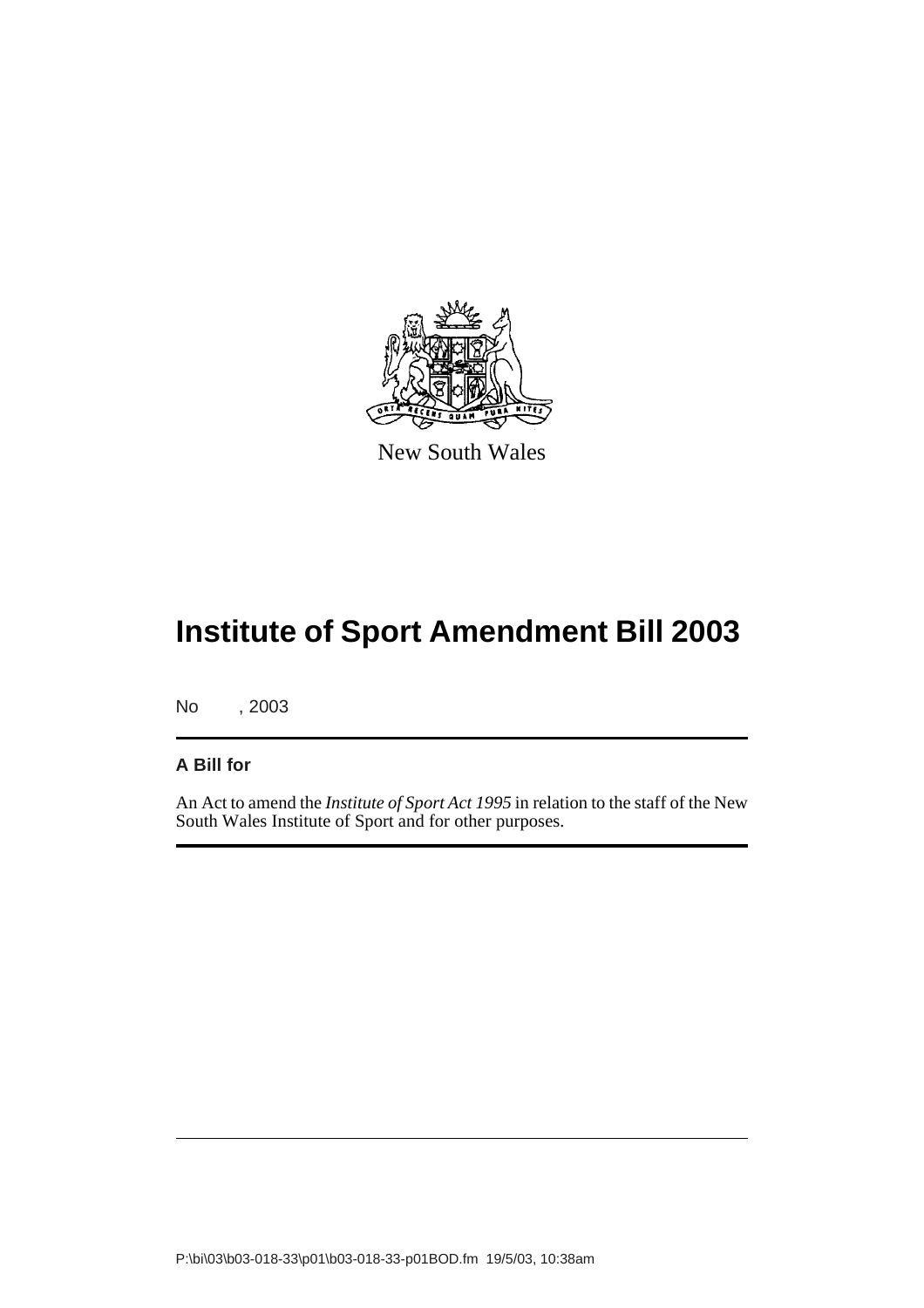<span id="page-5-2"></span><span id="page-5-1"></span><span id="page-5-0"></span>

|   | The Legislature of New South Wales enacts:                                  | $\mathbf{1}$   |
|---|-----------------------------------------------------------------------------|----------------|
|   | <b>Name of Act</b>                                                          | 2              |
|   | This Act is the <i>Institute of Sport Amendment Act 2003</i> .              | 3              |
| 2 | <b>Commencement</b>                                                         | $\overline{4}$ |
|   | This Act commences on a day or days to be appointed by<br>proclamation.     | 5<br>6         |
| 3 | Amendment of Institute of Sport Act 1995 No 52                              | $\overline{7}$ |
|   | The <i>Institute of Sport Act 1995</i> is amended as set out in Schedule 1. | 8              |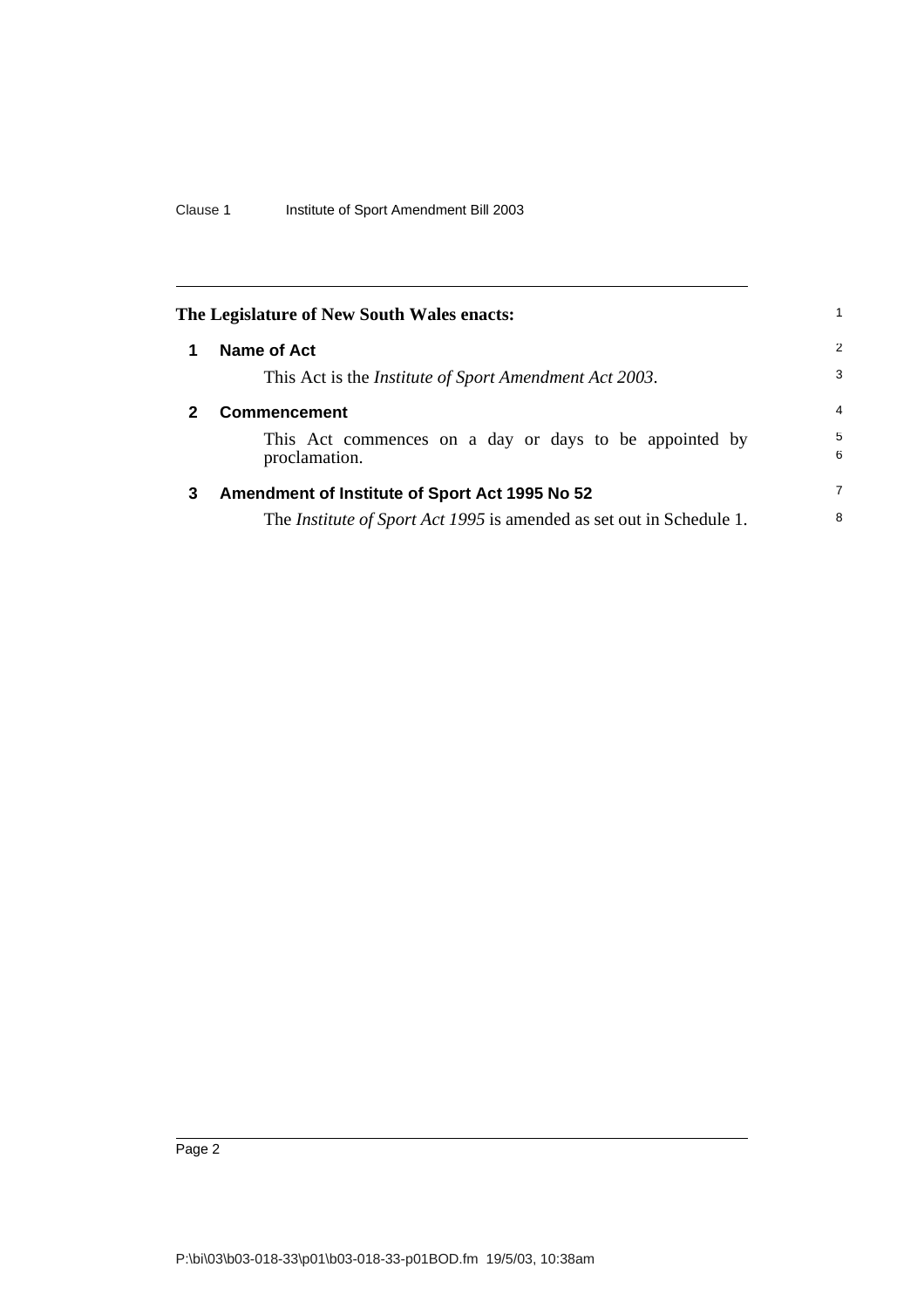Amendments Schedule 1

l,

<span id="page-6-0"></span>

|       |                                      |                   | <b>Schedule 1 Amendments</b>                                                                                                                                                                                                                            | (Section 3) | 1<br>$\overline{2}$  |
|-------|--------------------------------------|-------------------|---------------------------------------------------------------------------------------------------------------------------------------------------------------------------------------------------------------------------------------------------------|-------------|----------------------|
| $[1]$ |                                      |                   | <b>Section 3 Definitions</b>                                                                                                                                                                                                                            |             | 3                    |
|       |                                      |                   | Omit the definition of <i>Director</i> .                                                                                                                                                                                                                |             | 4                    |
| $[2]$ |                                      | <b>Section 17</b> |                                                                                                                                                                                                                                                         |             | 5                    |
|       |                                      |                   | Omit the section. Insert instead:                                                                                                                                                                                                                       |             | 6                    |
|       | 17<br><b>Chief executive officer</b> |                   |                                                                                                                                                                                                                                                         |             | 7                    |
|       |                                      | (1)               | The Board may, in consultation with the Minister, appoint a<br>chief executive officer of the Institute. Chapter 2 of the <i>Public</i><br>Sector Employment and Management Act 2002 does not apply<br>to or in respect of the chief executive officer. |             | 8<br>9<br>10<br>11   |
|       |                                      | (2)               | The chief executive officer is a member of staff of the<br>Institute.                                                                                                                                                                                   |             | 12<br>13             |
|       |                                      | (3)               | The chief executive officer is responsible for the day-to-day<br>management of the Institute subject to and in accordance with<br>the policies and other decisions of the Board and subject to<br>any direction of the Minister.                        |             | 14<br>15<br>16<br>17 |
|       |                                      | (4)               | Any act, matter or thing done in the name of, or on behalf of,<br>the Institute by the chief executive officer is taken to have<br>been done by the Institute.                                                                                          |             | 18<br>19<br>20       |
| $[3]$ | <b>Section 18</b>                    |                   |                                                                                                                                                                                                                                                         |             | 21                   |
|       |                                      |                   | Omit the section. Insert instead:                                                                                                                                                                                                                       |             | 22                   |
|       | 18                                   |                   | <b>Staff of Institute</b>                                                                                                                                                                                                                               |             | 23                   |
|       |                                      | (1)               | The Institute may employ such staff as may be necessary to<br>enable the Institute to exercise its functions. Chapter 2 of the<br>Public Sector Employment and Management Act 2002 does<br>not apply to or in respect of any such staff.                |             | 24<br>25<br>26<br>27 |
|       |                                      | (2)               | The regulations may make provision for or with respect to the<br>employment of the staff of the Institute, including the<br>conditions of employment and the discipline of any such staff.                                                              |             | 28<br>29<br>30       |

Page 3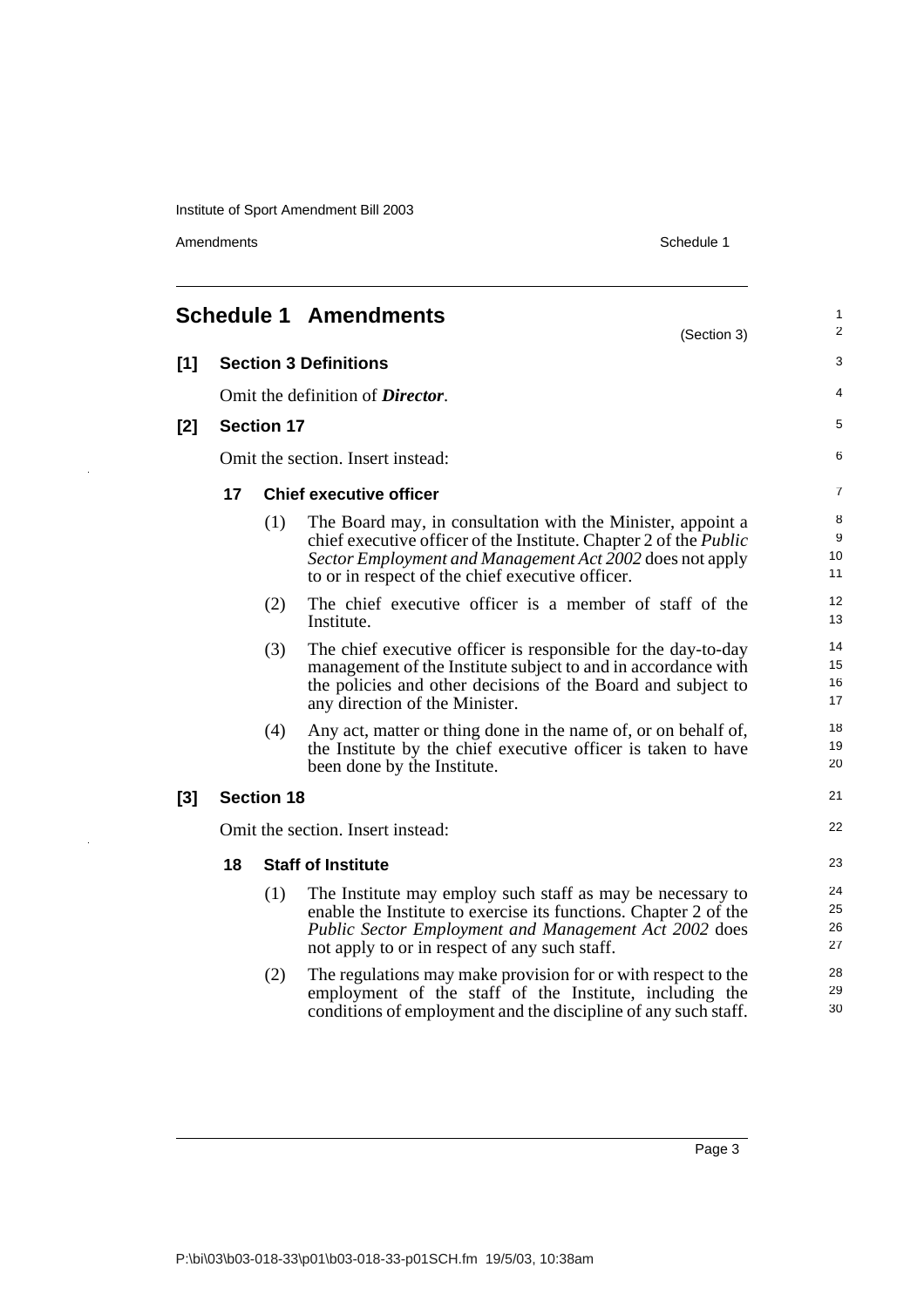Schedule 1 Amendments

|     |    | (3)               | The Institute may arrange for the use of the services of any<br>staff (by secondment or otherwise) or facilities of a<br>Government agency. For the purposes of this Act, a person<br>whose services are made use of under this section is a member<br>of staff of the Institute. | 1<br>$\overline{\mathbf{c}}$<br>3<br>4<br>5 |
|-----|----|-------------------|-----------------------------------------------------------------------------------------------------------------------------------------------------------------------------------------------------------------------------------------------------------------------------------|---------------------------------------------|
|     |    | (4)               | The Institute may engage consultants for the purposes of<br>getting expert advice.                                                                                                                                                                                                | 6<br>$\overline{7}$                         |
| [4] |    |                   | <b>Section 19 Sporting Development Advisory Committee</b>                                                                                                                                                                                                                         | 8                                           |
|     |    |                   | Omit the section.                                                                                                                                                                                                                                                                 | 9                                           |
| [5] |    |                   | <b>Section 24 Payments from Fund</b>                                                                                                                                                                                                                                              | 10                                          |
|     |    |                   | Omit "Director". Insert instead "chief executive officer".                                                                                                                                                                                                                        | 11                                          |
| [6] |    | <b>Section 27</b> |                                                                                                                                                                                                                                                                                   | 12                                          |
|     |    |                   | Omit the section. Insert instead:                                                                                                                                                                                                                                                 | 13                                          |
|     | 27 | persons           | Personal liability of members of the Board and certain other                                                                                                                                                                                                                      | 14<br>15                                    |
|     |    |                   | A matter or thing done or omitted to be done by:                                                                                                                                                                                                                                  | 16                                          |
|     |    |                   | the Institute, or<br>(a)                                                                                                                                                                                                                                                          | 17                                          |
|     |    |                   | (b)<br>a member of staff of the Institute, or                                                                                                                                                                                                                                     | 18                                          |
|     |    |                   | the Board or a committee of the Board, or<br>(c)                                                                                                                                                                                                                                  | 19                                          |
|     |    |                   | a member of the Board, a member of a committee of the<br>(d)<br>Board or any person acting under the direction of the<br>Board or of a committee of the Board,                                                                                                                    | 20<br>21<br>22                              |
|     |    |                   | does not, if the matter or thing was done or omitted to be done<br>in good faith for the purpose of executing this Act, subject the<br>member or a person so acting personally to any action,<br>liability, claim or demand.                                                      | 23<br>24<br>25<br>26                        |

Page 4